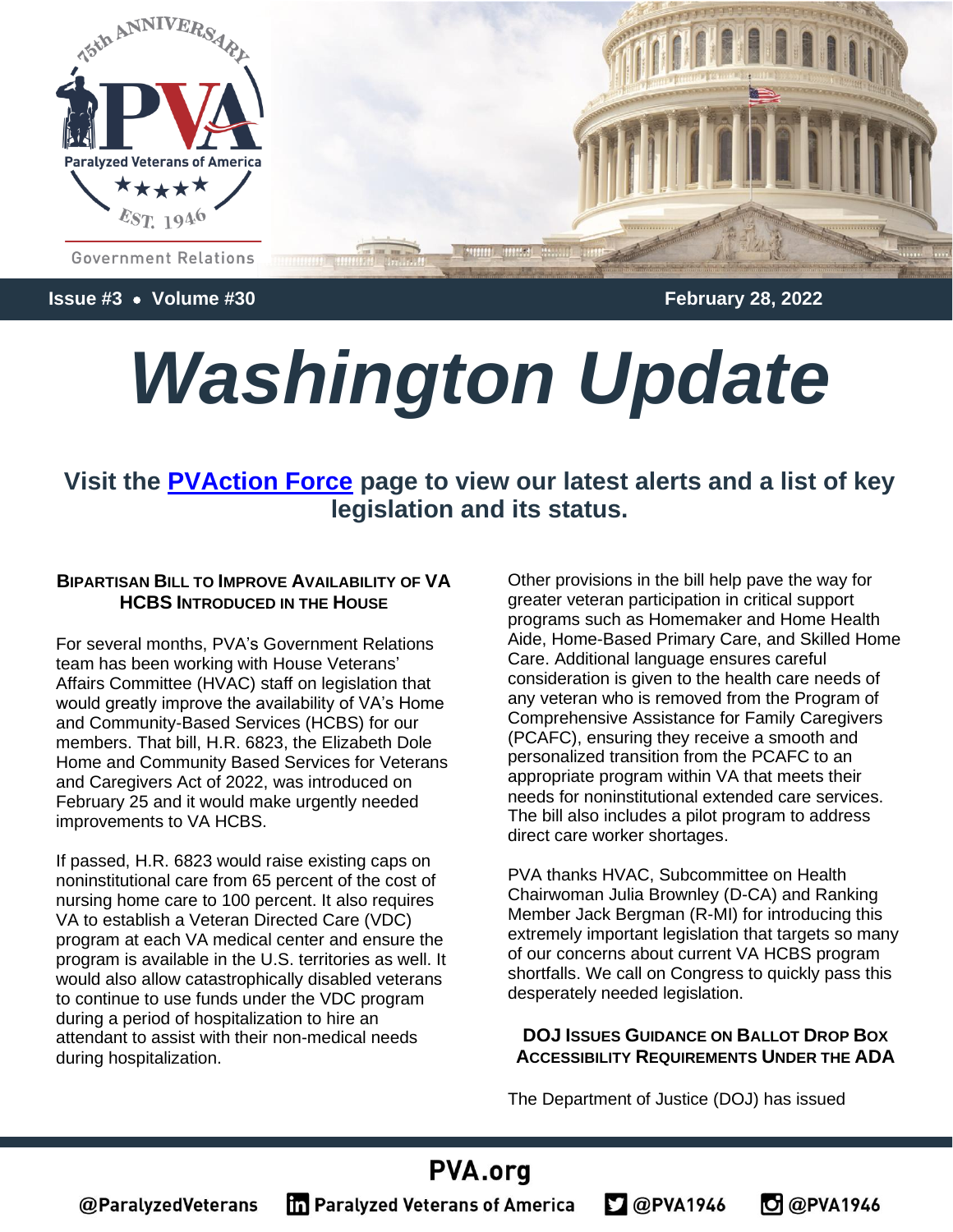

guidance under the Americans with Disabilities Act (ADA) on how to ensure that ballot drop boxes are accessible to voters with disabilities. The publication, ["Ballot Drop Box Accessibility, the](https://www.ada.gov/ada_voting/ballot_box_access.pdf)  [Americans with Disabilities Act,](https://www.ada.gov/ada_voting/ballot_box_access.pdf)" is intended to help election officials understand the ADA's requirements, including the physical accessibility standards applicable to ballot drop boxes, and for voters with disabilities to understand their rights under federal law.

The publication covers the elements and features of a ballot drop box that election officials should consider to meet the ADA's accessibility requirements. Specifically, it discusses accessibility features of a ballot drop box such as a handle or lever that can be operated with one hand and without tight grasping, pinching, or twisting of the wrist. It also covers the requirements for an accessible route to a ballot drop box, such as a level walkway without gaps and steps. Finally, the guidance includes a checklist of the accessibility standards used to assess a ballot drop box.

DOJ intends the guidance to be used with the "ADA [Checklist for Polling Places,](https://www.ada.gov/votingck.htm)" a guidance document that discusses local governments' obligations under the ADA to provide polling places that are physically accessible to voters with disabilities. The ADA Checklist for Polling Places covers the accessibility requirements for features that may be present at a ballot drop box location, such as parking, passenger drop off areas, and building entrances.

Those interested in learning more about the ADA may call DOJ's toll-free information line at 800-514- 0301 or 800-514-0383 (TDD), or access its ADA website at [www.ada.gov.](http://www.ada.gov/) ADA complaints may be [filed online.](https://civilrights.justice.gov/report/) Information about the department's enforcement of federal civil and criminal laws related to voting may be found [here.](https://www.justice.gov/voting)

#### **FEDERAL FUNDING UPDATE**

The President recently signed a temporary funding bill that finances the federal government through March 11. The measure is the third continuing resolution for fiscal year 2022 but Congress is reportedly nearing a deal on an omnibus appropriation measure to fund the government

through September 30. In mid-February, House and Senate leaders told reporters they reached agreement on a spending framework that included top-line funding levels, but those numbers have not yet been made public. Also, the two chambers have not settled on spending amounts for individual federal programs and offices.

#### **VA SECRETARY PROVIDES STATUS UPDATE FOR THE DEPARTMENT**

On February 16, VA Secretary Denis McDonough held a press conference providing information regarding the status of various VA initiatives. He reported that the Veterans Health Administration (VHA) conducted three million in-person health care appointments in January, an increase of 11 percent compared to the same time last year. VHA also provided 827,000 telehealth appointments (three percent increase) and approved 543,000 Community Care authorizations (20 percent increase). Part of these increases can be attributed to veterans seeking services that were previously unavailable or delayed due to the pandemic.

The Secretary also said VA is currently experiencing its highest turnover of nurses in many years. He noted that nurses can make upwards of \$200,000 working in the private sector whereas VA's compensation rates are less and limited by statute. The Secretary has spoken with numerous lawmakers about the problem, and they recognize the nursing shortage is not just a VA problem, but rather a national one. He urged Congress to move quickly on H.R. 5575, the VA Nurse and Physician Assistant RAISE Act, (PVA-supported legislation) to make VA salaries more competitive by allowing the department to raise existing pay caps for many of its providers and nurses. He also stressed the importance of Congress providing VA with its full fiscal year 2022 budget allocation verses another continuing resolution, noting that doing so would allow the department to absorb the cost of the higher salaries.

Secretary McDonough also talked about the upcoming Asset and Infrastructure Review (AIR) Commission. He expects VA's recommendations will be released in mid-March even though the members of the AIR Commission itself have not yet

**O** @PVA1946

#### PVA.org @ParalyzedVeterans **The Paralyzed Veterans of America**  $2@$ PVA1946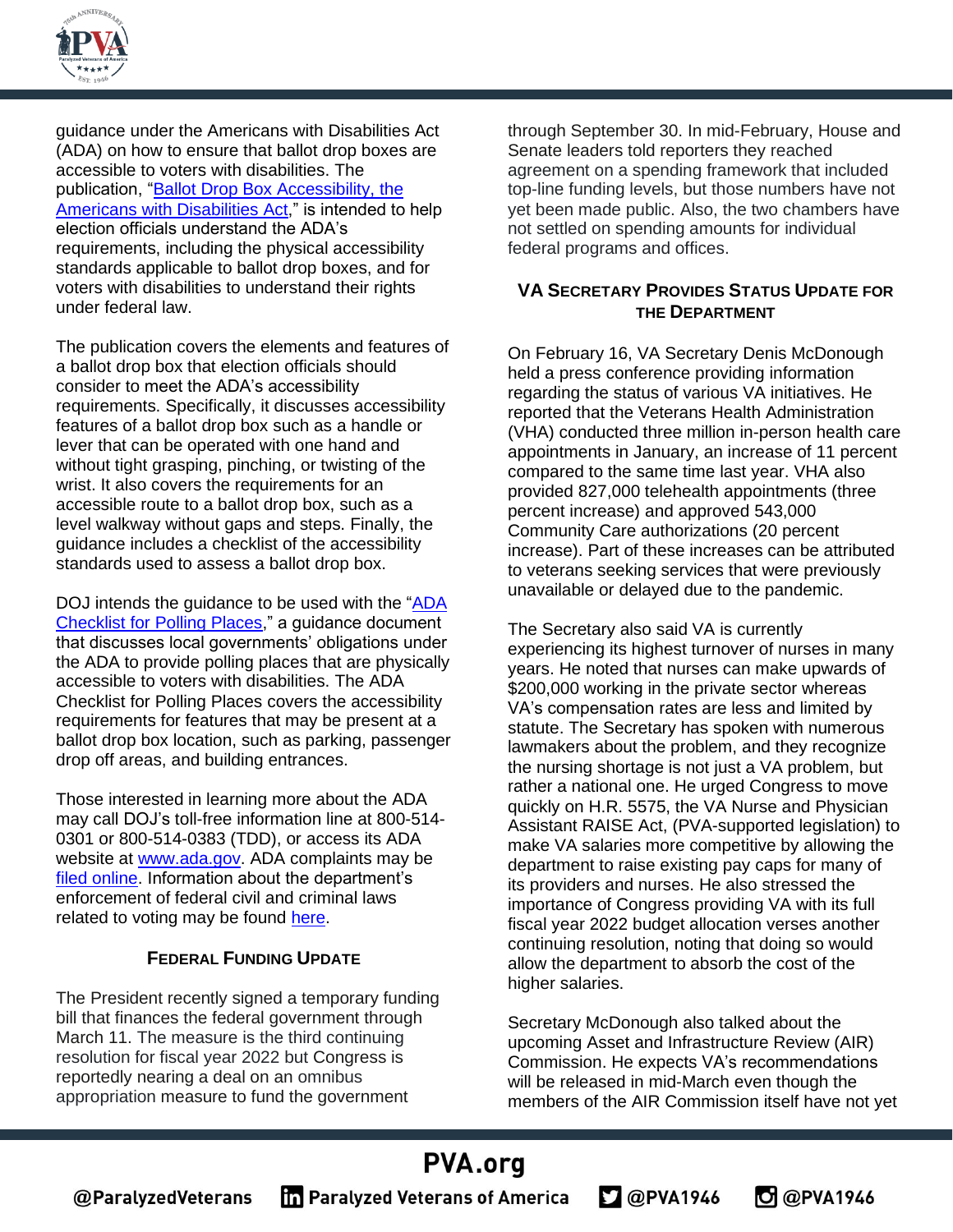

been named and confirmed. VA does not expect to leave any market, but he indicated they may not maintain a full VA facility at some of its existing locations. Instead, VA plans to use outpatient care coupled with strategic collaboration and increased use of local providers and hospital systems to ensure veterans receive the care they need. Once it is posted, you can view the Secretary's press conference on VA's [YouTube page.](https://www.youtube.com/channel/UCBvOzPLmbzjtpX-Htstp2vw)

#### **MORE ON THE RAISE ACT**

As indicated in the previous article, H.R.5575, the VA Nurse and Physician Assistant RAISE Act, would increase the pay limitation on salaries for nurses, advanced practice registered nurses, and physician assistants employed by VA so the department can attract, and most importantly, retain top health care talent to ensure veterans receive timely, high-quality care. VA's mission is to honor America's veterans by providing exceptional health care that improves their health and well-being. The department's ability to fulfil that mission has been impaired in recent years due to insufficient numbers of health care providers. Many of VA's key personnel shortages can be traced to pay caps established more than a decade ago which limit the department's ability to provide competitive salaries or the flexibility to recruit and retain valuable staff.

PVA endorsed the RAISE Act at an October 13, 2021, House Veterans' Affairs, Health Subcommittee legislative hearing. On February 2, the full Committee approved an amended measure which now awaits consideration by the full House.

#### **SENATE HELP COMMITTEE EXAMINES BARRIERS TO EMPLOYMENT FOR PEOPLE WITH DISABILITIES**

On February 8, the Senate Health, Education, Labor, and Pensions (HELP) Committee held a hearing on barriers to employment for workers with disabilities and ways to overcome them, focusing on innovative practices adopted in the wake of COVID-19 such as the widespread use of flexible schedules and remote work options. Witnesses included the Chief Accessibility Officer for Microsoft, Jenny Lay-Flurrie, who highlighted the importance of digital accessibility and Workforce Program Coordinator for Iowa Workforce Development, Brian Dennis,

who described the state's involvement with the federal government's Disability Employment Initiative in which they placed benefits planners in several Iowa jobs centers to aid Social Security disability beneficiaries in navigating return to work. Dr. Lisa Schur, Professor for Labor Studies and Employment Relations at Rutgers University, outlined several of the challenges in the labor market faced by individuals with disabilities. Disability advocate Francis Kineavy described his own experiences as a sports writer with the Rutgers athletic department. The video and testimony from the hearing can be found [here.](https://www.help.senate.gov/chair/newsroom/press/senator-murray-leads-hearing-on-boosting-employment-for-people-with-disabilities)

#### **NEWS OF NOTE**

#### **PVA Wants to Hear from You!**

PVA is always interested in hearing your experiences. We want to hear from you if you have a compelling story about engaging with VA programs and benefits that you believe would help move our **legislative priorities**. Specifically, we would like to hear if you have had issues with the Home Improvements and Structural Alterations or Auto Allowance grants or if you have experienced barriers to accessing mammography services at VA or in your community. If you feel comfortable sharing them, please contact Julie Howell, Associate Legislative Director, at [JulieH@pva.org.](mailto:JulieH@pva.org)

#### **ACL Resources for Older Americans Month**

May is Older Americans Month and the theme for 2022 is "Age My Way" with a focus on ways to enable seniors to remain in their communities and age in place. The Administration for Community Living (ACL) has a variety of resource and [information materials on its website](https://view.connect.hhs.gov/?qs=dd5a36ef0ef5f4ba884cebf94a8f844fe2d961abf8c5ebb0de0e3a518c17cbbafa9c25569d908e0ed45d23cf1f8e690a6538675de84576dc423d2357f316550dcc1da2ef2f6d2f03e30184c9a80cf7ff) to support local observances.

#### **VA Proposes Updates to Rating Schedules for Respiratory, Auditory, and Mental Disorders**

VA is planning to make [changes to the VA](https://blogs.va.gov/VAntage/100285/va-proposes-updates-to-disability-rating-schedules-for-respiratory-auditory-and-mental-disorders-body-systems/)  Schedule [for Rating Disabilities related to](https://blogs.va.gov/VAntage/100285/va-proposes-updates-to-disability-rating-schedules-for-respiratory-auditory-and-mental-disorders-body-systems/)  [respiratory, auditory, and mental](https://blogs.va.gov/VAntage/100285/va-proposes-updates-to-disability-rating-schedules-for-respiratory-auditory-and-mental-disorders-body-systems/) disorders. VA believes the changes will allow the department to use current data to offer veterans with these conditions more consistent decisions. The proposed

# **PVA.org**

@ParalyzedVeterans

**The Paralyzed Veterans of America** 

 $2@$ PVA1946